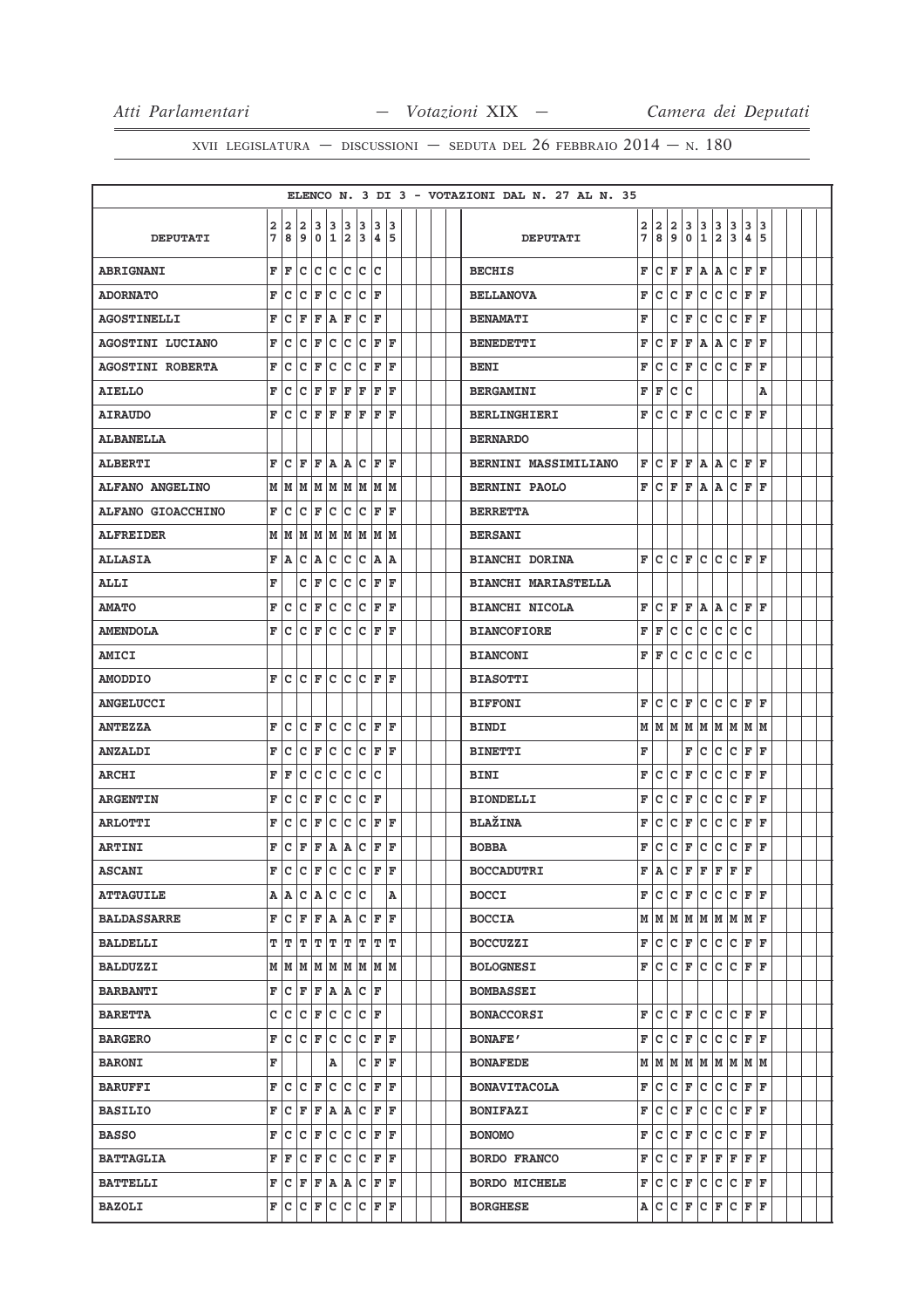|                          |        |        |                                                                                                                          |       |                    |        |                      |                |           |  |  | ELENCO N. 3 DI 3 - VOTAZIONI DAL N. 27 AL N. 35 |        |        |                                |                    |             |                |                                               |         |         |  |
|--------------------------|--------|--------|--------------------------------------------------------------------------------------------------------------------------|-------|--------------------|--------|----------------------|----------------|-----------|--|--|-------------------------------------------------|--------|--------|--------------------------------|--------------------|-------------|----------------|-----------------------------------------------|---------|---------|--|
| <b>DEPUTATI</b>          | 2<br>7 | 2<br>8 | 2<br>9                                                                                                                   | 0     | 3 3<br>$\mathbf 1$ | 3<br>2 | 3<br>3               | 3<br>$\pmb{4}$ | 13<br>5   |  |  | <b>DEPUTATI</b>                                 | 2<br>7 | 2<br>8 | $\overline{\mathbf{2}}$<br>و ا | 3<br>$\mathbf 0$   | 3<br>1      | $\frac{3}{2}$  | 3<br>3                                        | 3<br>4  | 3<br>15 |  |
| <b>BORGHESI</b>          | Α      | A      | c                                                                                                                        | A     | c                  |        | c c                  | ۱A.            | ١A        |  |  | <b>CARBONE</b>                                  | F      | lc.    | c                              | F                  | c           | c              | c                                             | F       | l F     |  |
| <b>BORGHI</b>            | F      | C      | C                                                                                                                        | F     | c                  | lc.    | C                    | l F            | l F       |  |  | <b>CARDINALE</b>                                | F      | c      | c                              | F                  | c           | c              | lc.                                           | ΙF      |         |  |
| BORLETTI DELL'ACQUA      |        |        |                                                                                                                          |       |                    |        |                      |                |           |  |  | <b>CARELLA</b>                                  |        | c      | c                              | F                  | c           | c              | c                                             | F       | ΙF      |  |
| <b>BOSCHI</b>            |        |        |                                                                                                                          |       |                    |        |                      |                |           |  |  | <b>CARFAGNA</b>                                 |        |        |                                |                    |             |                |                                               |         |         |  |
| <b>BOSCO</b>             | F      | c      | c                                                                                                                        | F     | c                  | c      | c                    | F              | ΙF        |  |  | <b>CARIELLO</b>                                 | F      | c      | F                              | F                  | A           | Α              | c                                             | F       | l F     |  |
| <b>BOSSA</b>             | F      | Iс     | lc.                                                                                                                      | F     | c                  | c      | ∣c                   | F              | ΙF        |  |  | <b>CARINELLI</b>                                | F      | c      | F                              | F                  | A           | A              | c                                             | F       | ΙF      |  |
| <b>BOSSI</b>             |        |        |                                                                                                                          |       |                    |        | с                    | A              | A         |  |  | <b>CARNEVALI</b>                                | F      | с      | C                              | F                  | c           | $\mathtt{C}$   | c                                             | F       | l F     |  |
| <b>BRAGA</b>             | F      | C      | C                                                                                                                        | F     | c                  | c      | C                    | F              | ΙF        |  |  | CAROCCI                                         | F      | lc.    | c                              | F                  | c           | c              | c                                             | F       | l F     |  |
| <b>BRAGANTINI MATTEO</b> | F      | A      | c                                                                                                                        | A     | c                  | c      | c                    | A              | ١A        |  |  | <b>CARRA</b>                                    | F      | c      | c                              | F                  | Ιc          | c              | lc.                                           | F       | lF.     |  |
| <b>BRAGANTINI PAOLA</b>  | F      | c      | C                                                                                                                        | F     | C                  | c      | C                    | F              | ΙF        |  |  | <b>CARRESCIA</b>                                |        |        |                                |                    |             |                |                                               |         |         |  |
| <b>BRAMBILLA</b>         |        |        |                                                                                                                          |       |                    |        |                      |                |           |  |  | <b>CARROZZA</b>                                 |        |        |                                |                    |             |                |                                               |         |         |  |
| <b>BRANDOLIN</b>         | F      | c      | c                                                                                                                        | F     | c                  | c      | c                    | F              | F         |  |  | <b>CARUSO</b>                                   | F      | c      | c                              | F                  | c           | c              | lc.                                           | ΙF      |         |  |
| <b>BRATTI</b>            | F      | c      | c                                                                                                                        | ١F    |                    | c      | c                    | F              | F         |  |  | <b>CASATI</b>                                   | F      | lc.    | c                              | F                  | c           | c              | c                                             | F       | lF.     |  |
| <b>BRAY</b>              |        |        |                                                                                                                          |       |                    |        |                      |                |           |  |  | <b>CASELLATO</b>                                | F      | c      | c                              | F                  | c           | $\mathtt{C}$   | c                                             | F       | l F     |  |
| <b>BRESCIA</b>           | F      | c      | l F                                                                                                                      | F     | A A                |        |                      |                |           |  |  | <b>CASERO</b>                                   | F      | lc.    | c                              | F                  | lc          | $\overline{c}$ | lc.                                           | ΙF      |         |  |
| <b>BRESSA</b>            | F      | c      |                                                                                                                          |       |                    |        | c                    | F              | ΙF        |  |  | <b>CASO</b>                                     | F      | c      | F                              | F                  | A           | Α              | c                                             | F       | lF.     |  |
| <b>BRUGNEROTTO</b>       | F      | c      | F                                                                                                                        | ΙF    | A                  | A      | c                    | F              | ΙF        |  |  | <b>CASSANO</b>                                  | F      |        | c                              | F                  | c           | $\overline{c}$ | c                                             | F       | l F     |  |
| <b>BRUNETTA</b>          | М      | M      | M                                                                                                                        | M     | M                  | M      | M                    | M              | M         |  |  | <b>CASTELLI</b>                                 |        |        |                                |                    |             |                |                                               |         | F       |  |
| <b>BRUNO</b>             |        |        |                                                                                                                          |       |                    |        |                      |                | F         |  |  | <b>CASTIELLO</b>                                | F      | F      | c                              | c                  | c           | c              | c                                             | c       | ١A      |  |
| <b>BRUNO BOSSIO</b>      | F      | c      | C                                                                                                                        | F     | c                  | c      | c                    | F              | ΙF        |  |  | <b>CASTIGLIONE</b>                              | F      | c      | c                              | F                  | c           | c              | c                                             | F       | l F     |  |
| <b>BUENO</b>             | F      | C      | C                                                                                                                        | F     | c                  | с      | c                    | F              |           |  |  | <b>CASTRICONE</b>                               | F      | lc.    | c                              | F                  | c           | $\mathtt{C}$   | lc.                                           | F       | l F     |  |
| <b>BUONANNO</b>          | F      | A      | c                                                                                                                        | A     | c                  | C      | C                    | A              | ١A        |  |  | <b>CATALANO</b>                                 | F      | c      | F                              | F                  | A           | A              | c                                             | F       |         |  |
| <b>BURTONE</b>           | F      | c      | c                                                                                                                        | F     | C                  | c      | C                    | F              | F         |  |  | <b>CATANIA</b>                                  | F      | c      | Iс                             | F                  | lc.         | lc.            | lc.                                           | ΙF      |         |  |
| <b>BUSIN</b>             | F      | ١A     | C                                                                                                                        | A     | c                  | c      | c                    | A              | A         |  |  | CATANOSO GENOESE                                |        |        |                                |                    |             |                |                                               |         |         |  |
| <b>BUSINAROLO</b>        | F      | c      | F                                                                                                                        | F     | A                  | A      | c                    | F              | F         |  |  | <b>CAUSI</b>                                    | F      | c      | c                              | F                  | c           | c              | c                                             | F       | lF.     |  |
| <b>BUSTO</b>             | F      | lc     | F                                                                                                                        | ΙF    | lA.                | lA.    | $\mathbf{C}$         | F              | ΙF        |  |  | <b>CAUSIN</b>                                   | F      | lc.    | c                              | F                  | lc.         | c              | c                                             | F       | ΙF      |  |
| <b>BUTTIGLIONE</b>       |        |        | C C C F F                                                                                                                |       |                    |        |                      | C F            |           |  |  | <b>CECCONI</b>                                  | F      |        |                                |                    |             |                |                                               |         | F       |  |
| CALABRIA                 |        |        |                                                                                                                          |       |                    |        |                      |                |           |  |  | <b>CENNI</b>                                    | F      | lc.    |                                | $ c _F$            | lc.         | lc.            | IC IF                                         |         | lF.     |  |
| <b>CALABRO'</b>          | F      | с      | lc.                                                                                                                      | F     | lc.                |        | c c                  | lF.            | ١F        |  |  | <b>CENSORE</b>                                  | F      | lc.    | c                              | F                  | lc.         | c              | lc.                                           | F       | lF.     |  |
| <b>CAMPANA</b>           | F      |        | $ {\mathbf{C}}\, {\mathbf{C}}\, {\mathbf{F}}\, {\mathbf{C}}\, {\mathbf{C}}\, {\mathbf{C}}\, {\mathbf{F}}\, {\mathbf{F}}$ |       |                    |        |                      |                |           |  |  | <b>CENTEMERO</b>                                | F      | F      | c                              | c                  | c c         |                | c                                             | $ C $ A |         |  |
| <b>CANCELLERI</b>        | F      | с      | ΙF                                                                                                                       |       |                    | A   A  | c                    | F              | ΙF        |  |  | <b>CERA</b>                                     | F      | lc.    | c                              | c                  | lc.         | c              | lc.                                           | F       | l F     |  |
| <b>CANI</b>              |        |        |                                                                                                                          |       |                    |        |                      |                |           |  |  | <b>CESA</b>                                     |        |        |                                |                    |             |                |                                               |         |         |  |
| <b>CAON</b>              | F      | A      |                                                                                                                          | C A C |                    | lc.    | C   A   A            |                |           |  |  | CESARO ANTIMO                                   | F      | Iс     | c                              | F                  | lc.         | c              | $ C $ $\mathbf{F}$                            |         |         |  |
| <b>CAPARINI</b>          | F      | c      | ∣c                                                                                                                       |       | c                  |        | c c                  | A              |           |  |  | <b>CESARO LUIGI</b>                             | F      | F      | c                              | c                  | c.          | c              |                                               | C C A   |         |  |
| <b>CAPELLI</b>           | F      | c      | c                                                                                                                        | F     | c                  | c.     | $ {\bf C}  {\bf F} $ |                |           |  |  | <b>CHAOUKI</b>                                  |        | c      | Iс                             | ΙF                 | lc.         | c              | lc.                                           | F       | ΙF      |  |
| <b>CAPEZZONE</b>         | F      | F      | c                                                                                                                        | c     | c                  | lc.    | lc.                  |                | $ C $ $A$ |  |  | <b>CHIARELLI</b>                                | F      | F      | c                              | c                  | lc.         | c              | lc.                                           | lc.     | ۱A      |  |
| CAPODICASA               | F      | c      | C F C C C F F                                                                                                            |       |                    |        |                      |                |           |  |  | <b>CHIMIENTI</b>                                | F      | c      | F                              | F                  | A A         |                | lc.                                           | F F     |         |  |
| <b>CAPONE</b>            | F      | с      | c                                                                                                                        | F     | c                  | c      | c                    |                | F         |  |  | <b>CICCHITTO</b>                                |        |        |                                |                    |             |                | $M$   $M$   $M$   $M$   $M$   $M$   $M$   $M$ |         |         |  |
| <b>CAPOZZOLO</b>         |        |        | c c                                                                                                                      | F     | c                  | c      | $ c _F$              |                |           |  |  | CICU                                            | F      | F      |                                |                    | c c c c     |                | $ {\bf c} $                                   | $ C $ A |         |  |
| <b>CAPUA</b>             |        |        |                                                                                                                          |       |                    |        |                      |                |           |  |  | <b>CIMBRO</b>                                   | F      | c      |                                | $ C $ $\mathbf{F}$ | $ {\bf c} $ | c              | c                                             | F       | ΙF      |  |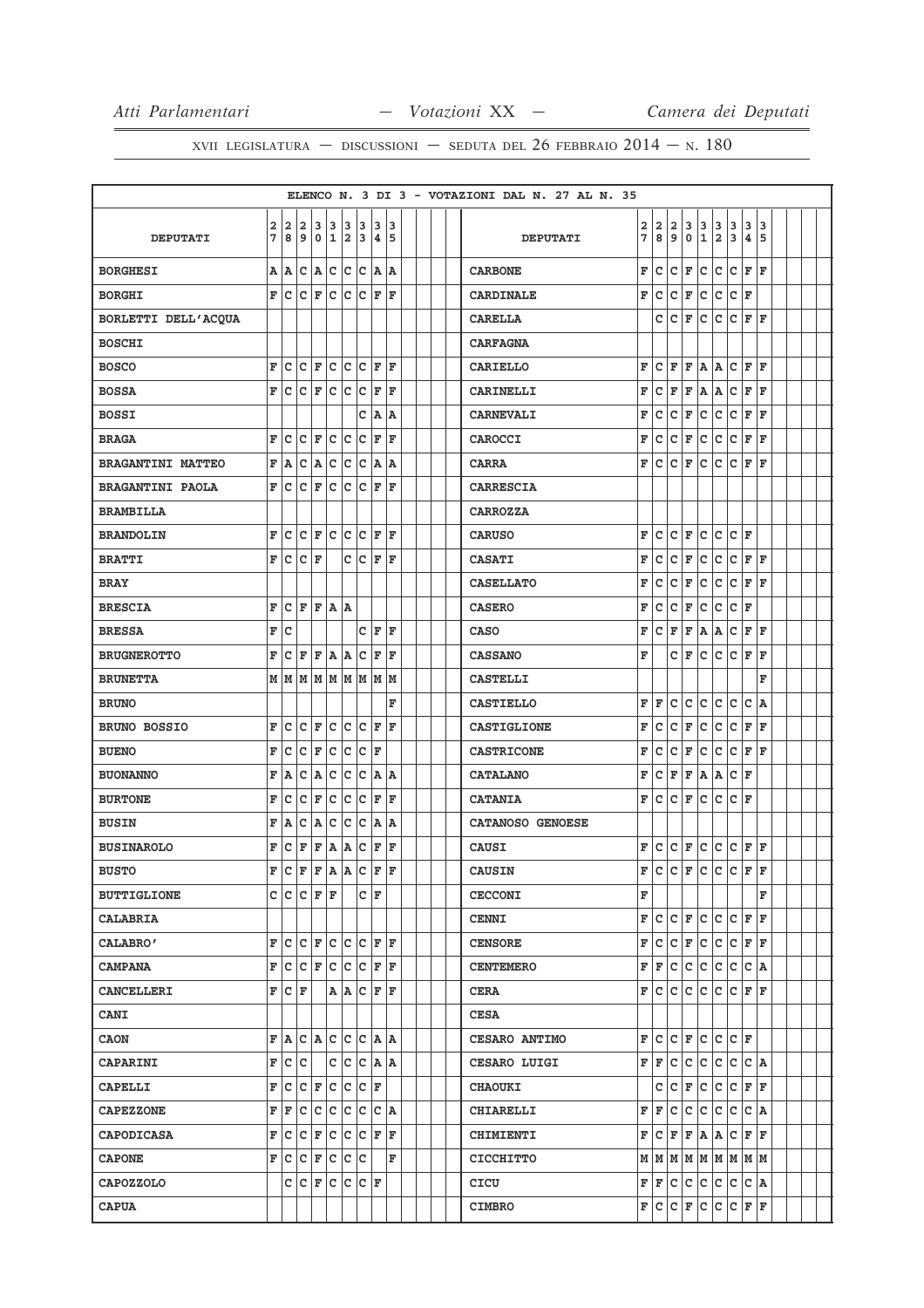|                     |        |                         |                                                                                                         |                             |                |                          |                |                    |        |  |  | ELENCO N. 3 DI 3 - VOTAZIONI DAL N. 27 AL N. 35 |        |                                             |                     |                         |           |                              |                      |         |        |  |  |
|---------------------|--------|-------------------------|---------------------------------------------------------------------------------------------------------|-----------------------------|----------------|--------------------------|----------------|--------------------|--------|--|--|-------------------------------------------------|--------|---------------------------------------------|---------------------|-------------------------|-----------|------------------------------|----------------------|---------|--------|--|--|
| <b>DEPUTATI</b>     | 2<br>7 | $\overline{a}$<br>8     | $\overline{a}$<br>9                                                                                     | 3<br>10                     | 3 <sup>1</sup> | 3<br>1 2                 | 3              | 3<br>3 4           | з<br>5 |  |  | <b>DEPUTATI</b>                                 | 2<br>7 | 2<br>8                                      | $\overline{a}$<br>9 | 3<br>$\mathbf 0$        | 3<br>1    | 3<br>$\overline{\mathbf{2}}$ | 3<br>3               | 3<br>4  | 3<br>5 |  |  |
| <b>CIMMINO</b>      |        |                         |                                                                                                         |                             |                |                          |                |                    |        |  |  | <b>DECARO</b>                                   |        |                                             |                     |                         |           |                              |                      |         |        |  |  |
| <b>CIPRINI</b>      |        |                         | C F                                                                                                     | lF.                         |                |                          | A A C          | lF.                | ΙF     |  |  | DE GIROLAMO                                     | F      | c                                           | c                   | ΙF                      | c         | c                            | c                    | ΙF      | ΙF     |  |  |
| CIRIELLI            |        |                         | M   M   M   M   M   M   M   M                                                                           |                             |                |                          |                |                    |        |  |  | DEL BASSO DE CARO                               | F      | c                                           | c                   | F                       | c         | c                            | c                    | ΙF      |        |  |  |
| <b>CIVATI</b>       |        | c                       | c                                                                                                       | F                           | $\overline{C}$ | c                        | c              | F                  | F      |  |  | DEL GROSSO                                      | F      | с                                           | F                   | F                       | A         | A                            | c                    | F       | ΙF     |  |  |
| <b>COCCIA</b>       | C I    | $\overline{\mathsf{C}}$ | c                                                                                                       | F                           | с              | IC.                      | с              | F                  | ΙF     |  |  | DELLAI                                          |        | MM                                          |                     |                         | MMMM      |                              | lм                   | M  M    |        |  |  |
| <b>COLANINNO</b>    | F      | с                       | c                                                                                                       | F                           | c              | $\vert \mathbf{C} \vert$ |                | $ C $ $\mathbf{F}$ | ΙF     |  |  | DELL'ARINGA                                     | F      | c                                           | c                   | ΙF                      |           | с                            | c                    | F       | ΙF     |  |  |
| COLLETTI            |        |                         |                                                                                                         |                             |                |                          |                |                    | F      |  |  | DELLA VALLE                                     | F      | с                                           | F                   | F                       | ΙA        | A                            | с                    | F       | ΙF     |  |  |
| <b>COLONNESE</b>    | F      |                         | $ C $ $\mathbf{F}$                                                                                      |                             | F A A C F      |                          |                |                    | ΙF     |  |  | DELL'ORCO                                       | F      | c                                           | F                   | F                       | A         | A                            | с                    | F       | ΙF     |  |  |
| <b>COMINARDI</b>    | F      | c                       | F                                                                                                       | ΙF                          | Α              | A                        | c              | F                  | F      |  |  | DE LORENZIS                                     | F      | c                                           | F                   | F                       | A         | A                            | c                    | F       |        |  |  |
| <b>COMINELLI</b>    | F      | Iс                      | c                                                                                                       | F                           | с              | $\overline{c}$           | $\overline{c}$ | F                  | F      |  |  | DE MARIA                                        | F      | lc.                                         | lc.                 | l F                     | lc.       | lc.                          | c                    | l F     | ١F     |  |  |
| <b>COPPOLA</b>      | F      | c                       | с                                                                                                       | F                           | c              | c                        | с              | F                  | F      |  |  | DE MENECH                                       |        |                                             |                     |                         |           |                              |                      |         |        |  |  |
| <b>CORDA</b>        | F      | c                       | F                                                                                                       |                             |                | A   A                    | с              | F                  | ΙF     |  |  | DE MICHELI                                      | F      | ١c                                          |                     |                         |           |                              |                      |         |        |  |  |
| <b>CORSARO</b>      | Α      | F                       | с                                                                                                       | с                           | lc.            | Iс                       | с              | Ιc                 |        |  |  | DE MITA                                         | F      | c                                           |                     | $ {\bf C}  {\bf F} $    | c c       |                              | $ c _F$              |         |        |  |  |
| <b>COSCIA</b>       | F      | c                       | с                                                                                                       | F                           | с              | с                        | с              | F                  | ΙF     |  |  | DE ROSA                                         | F      | c                                           | F                   | F                       | A         | Α                            | с                    | F       | ΙF     |  |  |
| <b>COSTA</b>        | F      | с                       | c                                                                                                       | F                           | с              | c                        | с              | F                  | ΙF     |  |  | DI BATTISTA                                     |        |                                             |                     |                         |           |                              |                      |         |        |  |  |
| <b>COSTANTINO</b>   | F      | c                       | с                                                                                                       | F                           | F              | F                        | F              | F                  | F      |  |  | DI BENEDETTO                                    | F      |                                             | F                   | F                       | lA.       | ١A                           | c                    | ΙF      | ΙF     |  |  |
| <b>COVA</b>         | F      | c                       | c                                                                                                       | F                           | c              | c                        | с              | F                  | F      |  |  | DIENI                                           | F      | lc.                                         | F                   | ΙF                      | A         | ۱A                           | c                    | l F     | ΙF     |  |  |
| <b>COVELLO</b>      | F      | c                       | с                                                                                                       | F                           | с              | c                        | с              | F                  | F      |  |  | DI GIOIA                                        |        | $M$ $ M$ $ M$ $ M$ $ M$ $ M$ $ M$ $ M$ $ M$ |                     |                         |           |                              |                      |         |        |  |  |
| <b>COZZOLINO</b>    | F      | c                       | F                                                                                                       | F                           | Α              | A                        | с              | F                  | F      |  |  | DI LELLO                                        |        | MM                                          |                     |                         | M   M   M |                              | M  M                 | M  M    |        |  |  |
| CRIMI'              | F      |                         | C C F C C C F F                                                                                         |                             |                |                          |                |                    |        |  |  | DI MAIO LUIGI                                   |        |                                             |                     |                         |           |                              |                      |         |        |  |  |
| <b>CRIMI</b>        |        |                         |                                                                                                         |                             |                |                          |                |                    |        |  |  | DI MAIO MARCO                                   | F      | c                                           | с                   | F                       | c         | c                            | с                    | F       | ΙF     |  |  |
| <b>CRIPPA</b>       |        | F C                     |                                                                                                         |                             |                |                          |                |                    |        |  |  | D'INCA'                                         | M      | M                                           |                     | M M                     | M M       |                              | M                    | M       | lМ     |  |  |
| <b>CRIVELLARI</b>   | F      | c                       | с                                                                                                       | F                           | lc.            | c.                       | c              | F                  | ΙF     |  |  | <b>D'INCECCO</b>                                | F      | c                                           | c                   | F                       | c         | c                            | C                    | F       | F      |  |  |
| <b>CULOTTA</b>      | F      | c                       | c                                                                                                       | F                           | c              | c.                       | $\overline{c}$ | $\mathbf{F}$       | F      |  |  | DI SALVO                                        | F      | c                                           | c                   | F                       | F         | F                            | F                    | l F     | l F    |  |  |
| <b>CUPERLO</b>      | F      | c                       | c                                                                                                       | F                           | $\mathbf C$    | $\bar{\mathbf{C}}$       | c              | F                  | ΙF     |  |  | <b>DISTASO</b>                                  |        |                                             |                     |                         |           |                              |                      |         | А      |  |  |
| CURRO'              | F      | lc.                     | ΙF                                                                                                      |                             |                | A   A                    | c              | l F                |        |  |  | DI STEFANO FABRIZIO                             | F F    |                                             |                     | c c c                   |           | lc.                          | lc.                  | ١c      |        |  |  |
| <b>DADONE</b>       |        |                         | F C F F A A C F F                                                                                       |                             |                |                          |                |                    |        |  |  | DI STEFANO MANLIO                               | F      | C F F A A C F F                             |                     |                         |           |                              |                      |         |        |  |  |
| <b>DAGA</b>         |        |                         |                                                                                                         |                             |                |                          |                |                    | F      |  |  | DI STEFANO MARCO                                | F      | Iс                                          | с                   | F                       | c         | c                            | c                    | F F     |        |  |  |
| <b>D'AGOSTINO</b>   |        |                         | $\mathbf{F}   \mathbf{C}   \mathbf{C}   \mathbf{F}   \mathbf{C}   \mathbf{C}   \mathbf{F}   \mathbf{F}$ |                             |                |                          |                |                    |        |  |  | DI VITA                                         |        |                                             |                     |                         |           |                              |                      |         |        |  |  |
| <b>D'ALESSANDRO</b> |        |                         | F F C C C C C C                                                                                         |                             |                |                          |                |                    |        |  |  | <b>DONATI</b>                                   | F      | lc.                                         |                     | $ {\bf C}\>  {\bf F} $  | c c       |                              | C F F                |         |        |  |  |
| <b>D'ALIA</b>       |        |                         |                                                                                                         |                             |                |                          |                |                    |        |  |  | OTTAVIO                                         | F      | lc.                                         | lc.                 | F                       | lc.       | lc                           | lc.                  | F F     |        |  |  |
| <b>DALLAI</b>       | F      |                         |                                                                                                         |                             |                |                          |                |                    |        |  |  | <b>DURANTI</b>                                  | F      | lc.                                         | Iс                  | F                       | F         | F                            | F                    | $F$ $F$ |        |  |  |
| <b>DALL'OSSO</b>    | F      |                         | $ {\bf C}  {\bf F} $                                                                                    | F                           |                |                          | A A C F F      |                    |        |  |  | D'UVA                                           | F      | Iс                                          | F                   | F                       | A         | A                            | c                    | F       | ١F     |  |  |
| DAL MORO            |        |                         | F C C F C C C F F                                                                                       |                             |                |                          |                |                    |        |  |  | <b>EPIFANI</b>                                  |        | мімімім                                     |                     |                         |           |                              | M  M  M  M  M        |         |        |  |  |
| <b>D'AMBROSIO</b>   | F      | c                       | F                                                                                                       | F                           |                |                          | A A C          | F                  | lF.    |  |  | <b>ERMINI</b>                                   | F      | c                                           | Iс                  | F                       | lc.       | c                            | c                    | F F     |        |  |  |
| <b>DAMBRUOSO</b>    |        |                         | M   M   M   M   M   M   M   M                                                                           |                             |                |                          |                |                    |        |  |  | <b>FABBRI</b>                                   | F      | c                                           | c                   | F                       | c         | c                            | c                    | F F     |        |  |  |
| <b>DAMIANO</b>      |        |                         | $M$   $M$   $M$   $M$   $M$   $M$   $M$   $M$                                                           |                             |                |                          |                |                    |        |  |  | <b>FAENZI</b>                                   | F      | F                                           | c                   | lc.                     | c         | lc.                          | lc.                  | $ c $ A |        |  |  |
| <b>D'ARIENZO</b>    |        | F C                     |                                                                                                         | $C$ $F$ $C$ $C$ $C$ $F$ $F$ |                |                          |                |                    |        |  |  | <b>FAMIGLIETTI</b>                              | F      | Ιc                                          |                     | $ {\tt C} \,  $ $\tt F$ | lc.       | lc.                          | $ {\bf C}  {\bf F} $ |         |        |  |  |
| <b>D'ATTORRE</b>    |        |                         | F C C F C C C F F                                                                                       |                             |                |                          |                |                    |        |  |  | <b>FANTINATI</b>                                |        | c  c                                        |                     | F F                     | A A       |                              | c                    | F F     |        |  |  |
| DA VILLA            |        |                         | F C F F A A C F F                                                                                       |                             |                |                          |                |                    |        |  |  | <b>FANUCCI</b>                                  |        |                                             |                     |                         |           |                              |                      |         |        |  |  |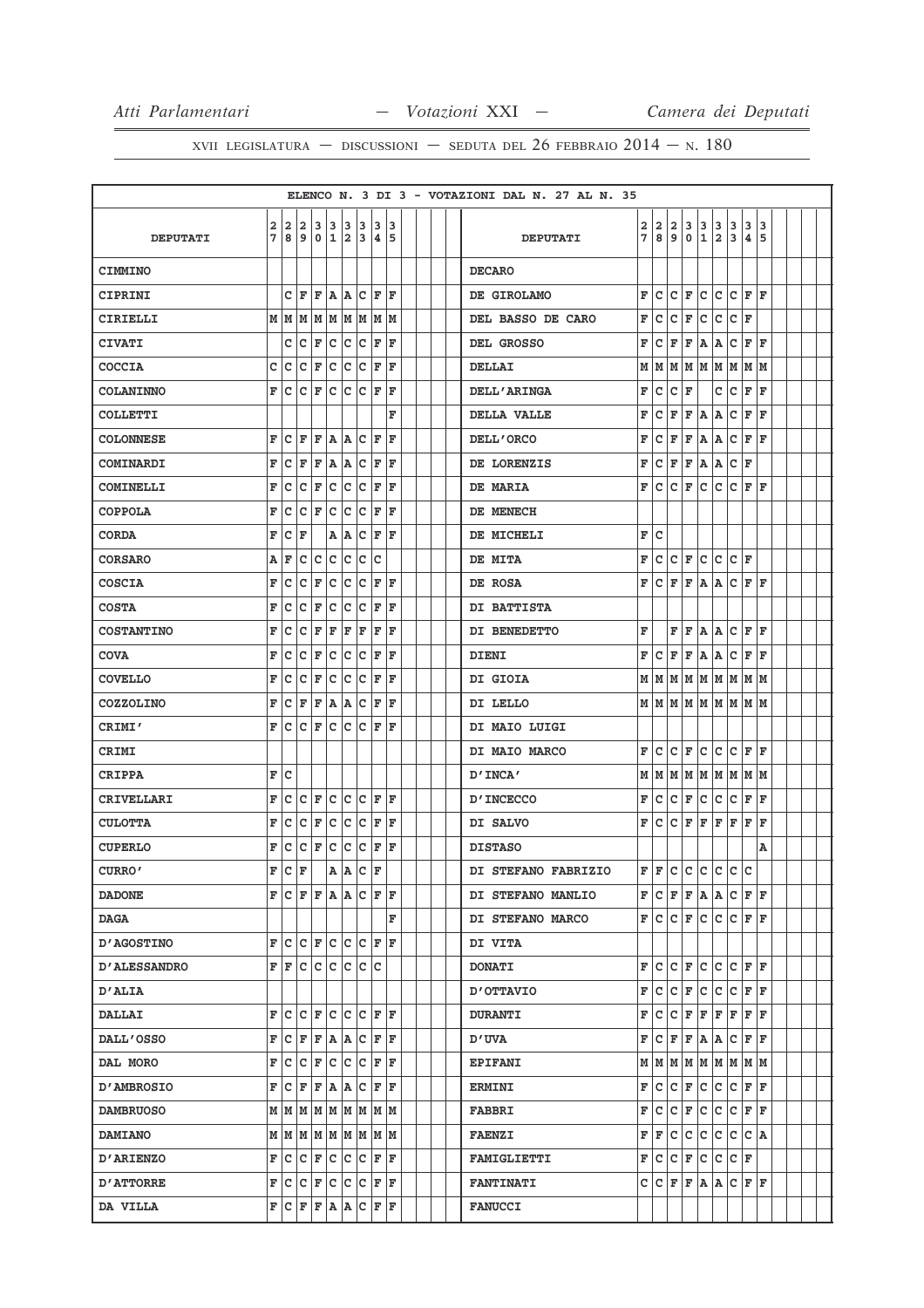|  |  |  | XVII LEGISLATURA – DISCUSSIONI – SEDUTA DEL 26 FEBBRAIO $2014 - N$ . 180 |  |
|--|--|--|--------------------------------------------------------------------------|--|
|--|--|--|--------------------------------------------------------------------------|--|

|                             |        |        |                                                     |                  |              |                     |           |             |        |  |  | ELENCO N. 3 DI 3 - VOTAZIONI DAL N. 27 AL N. 35 |        |                                                     |        |                    |             |                              |        |                      |        |  |
|-----------------------------|--------|--------|-----------------------------------------------------|------------------|--------------|---------------------|-----------|-------------|--------|--|--|-------------------------------------------------|--------|-----------------------------------------------------|--------|--------------------|-------------|------------------------------|--------|----------------------|--------|--|
| <b>DEPUTATI</b>             | 2<br>7 | 2<br>8 | 2<br>9                                              | 3<br>0           | 3<br>1       | 3<br>$\overline{a}$ | 3<br>3    | 3<br>4      | 3<br>5 |  |  | <b>DEPUTATI</b>                                 | 2<br>7 | 2<br>8                                              | 2<br>9 | 3<br>0             | 3<br>1      | 3<br>$\overline{\mathbf{2}}$ | 3<br>3 | 3<br>4               | 3<br>5 |  |
| <b>FARAONE</b>              |        |        |                                                     |                  |              |                     |           |             |        |  |  | <b>GALLINELLA</b>                               | F      | c                                                   | F      | F                  | A           | Α                            | c      | F                    | F      |  |
| <b>FARINA DANIELE</b>       | F      | c      | c                                                   | F                | F            | F                   | F         | F           | F      |  |  | GALLO LUIGI                                     | F      |                                                     | F      | F                  | lA.         | Α                            | c      | F                    | l F    |  |
| <b>FARINA GIANNI</b>        | F      | c      | C                                                   | F                | $\mathsf{C}$ | c                   | c         | F           | F      |  |  | GALLO RICCARDO                                  | F      | F                                                   | c      | c                  | c           | $\mathsf{C}$                 | c      | c                    |        |  |
| <b>FASSINA</b>              | F      | с      | с                                                   | F                | с            | с                   | c         | F           | F      |  |  | <b>GALPERTI</b>                                 | F      | c                                                   | c      | F                  | Iс          | с                            | lc.    | F                    | l F    |  |
| <b>FAUTTILLI</b>            | F      | с      | с                                                   | F                | F            | с                   | c         | F           | F      |  |  | <b>GANDOLFI</b>                                 | F      | c                                                   | c      | F                  | Iс          | с                            | lc.    | F                    | F      |  |
| <b>FAVA</b>                 | F      | с      | с                                                   | F                | F            | F                   | F         | F           | F      |  |  | <b>GARAVINI</b>                                 | F      | c                                                   | c      | F                  | lc.         | c                            | lc.    | F                    | l F    |  |
| FEDI                        | F      | c      | с                                                   | F                | с            | с                   | с         | F           | F      |  |  | <b>GARNERO SANTANCHE'</b>                       |        |                                                     |        |                    |             |                              |        |                      |        |  |
| <b>FEDRIGA</b>              | F      | A      | с                                                   | Α                | с            | с                   | с         | A A         |        |  |  | <b>GAROFALO</b>                                 | F      | c                                                   | c      | F                  | Iс          | c                            | lc.    | F                    | lF.    |  |
| <b>FERRANTI</b>             |        |        |                                                     |                  |              |                     |           |             | F      |  |  | <b>GAROFANI</b>                                 | F      | c                                                   | c      | F                  | c           | c                            | lc.    | F                    | ΙF     |  |
| <b>FERRARA</b>              |        |        |                                                     |                  |              |                     |           |             |        |  |  | <b>GASBARRA</b>                                 | М      | M                                                   |        |                    |             |                              |        | M  M  M  M  M  M  M  |        |  |
| <b>FERRARESI</b>            | F      | с      | F                                                   | F                | A A          |                     | c         | F           | ΙF     |  |  | <b>GASPARINI</b>                                | F      | c                                                   | c      | F                  | Iс          | c                            | lc.    | F                    | l F    |  |
| <b>FERRARI</b>              | F      | c      | c                                                   | F                | с            | с                   | с         | F           | F      |  |  | <b>GEBHARD</b>                                  | F      | c                                                   | c      | F                  | c           | c                            | c      | F                    | F      |  |
| <b>FERRO</b>                | F      | с      | с                                                   | F                | с            | с                   | c         | F           | F      |  |  | <b>GELLI</b>                                    | F      | c                                                   | с      | F                  | c           | c                            | lc.    | F                    |        |  |
| <b>FIANO</b>                | F      | с      | с                                                   | F                | с            | с                   | с         | F           | F      |  |  | <b>GELMINI</b>                                  | F      | F                                                   | с      | с                  | c           | с                            | c      | c                    | lA.    |  |
| <b>FICO</b>                 |        |        | $M$   $M$   $M$   $M$   $M$   $M$   $M$   $F$       |                  |              |                     |           |             |        |  |  | <b>GENOVESE</b>                                 | F      | c                                                   | c      | F                  | c           | $\mathtt{C}$                 | lc.    | F                    |        |  |
| <b>FIORIO</b>               | F      | c      | с                                                   | F                | c            | c                   | c         | F           | F      |  |  | <b>GENTILONI SILVERI</b>                        | F      | c                                                   | c      | F                  | c           | c                            | c      | F                    | ΙF     |  |
| <b>FIORONI</b>              | F      | Iс     | c                                                   | F                | c            | с                   | c         | F           | F      |  |  | <b>GHIZZONI</b>                                 | F      | c                                                   | c      | F                  | c           | c                            | lc.    | F                    | ΙF     |  |
| <b>FITTO</b>                |        |        |                                                     |                  |              |                     |           |             |        |  |  | <b>GIACHETTI</b>                                | F      | c                                                   | c      | F                  | c           | с                            | Iс     | F                    | l F    |  |
| <b>FITZGERALD NISSOLI</b>   |        |        |                                                     |                  |              |                     |           |             |        |  |  | <b>GIACOBBE</b>                                 | F      | c                                                   | c      | F                  | c           | c                            | c      | F                    | l F    |  |
| <b>FOLINO</b>               | F      | с      | c                                                   | F                | c            | c                   | c         | lF.         | ΙF     |  |  | GIACOMELLI                                      | F      | c                                                   | c      | F                  | c           | с                            | lc.    | F                    | ΙF     |  |
| <b>FONTANA CINZIA MARIA</b> | F      | с      | с                                                   | F                | с            | c                   | с         | F           | F      |  |  | <b>GIACOMONI</b>                                | F      | F                                                   | с      | с                  | c           | с                            | c      | c                    | ١A     |  |
| <b>FONTANA GREGORIO</b>     |        |        | $M$   $M$   $M$   $M$   $M$   $M$   $M$   $M$   $M$ |                  |              |                     |           |             |        |  |  | <b>GIAMMANCO</b>                                | F      | F                                                   | F      | c                  | c           | c                            | lc.    | c                    |        |  |
| <b>FONTANELLI</b>           |        | мIм    |                                                     | M  M  M  M  M  M |              |                     |           |             |        |  |  | GIGLI                                           | F      | c                                                   | C      | F                  | F           | c                            |        | F                    | l F    |  |
| <b>FORMISANO</b>            |        |        | $M$   $M$   $M$   $M$   $M$   $M$   $M$   $M$   $M$ |                  |              |                     |           |             |        |  |  | <b>GINATO</b>                                   | F      | c                                                   | c      | F                  | c           | c                            | lc     | F                    | l F    |  |
| <b>FOSSATI</b>              | F      | с      | с                                                   | F                | с            | с                   |           | C F         |        |  |  | <b>GINEFRA</b>                                  | F      | c                                                   | c      | F                  | c           | с                            | c      | F                    | F      |  |
| <b>FRACCARO</b>             |        |        | M   M   M   M   M   M   M   M                       |                  |              |                     |           |             |        |  |  | <b>GINOBLE</b>                                  | F      | c                                                   | c      | F                  | c           | c                            | lc.    | F                    | l F    |  |
| <b>FRAGOMELI</b>            |        |        | F C C F C C C F F                                   |                  |              |                     |           |             |        |  |  | GIORDANO GIANCARLO                              |        |                                                     |        |                    |             |                              |        | $C  C F F F F F F F$ |        |  |
| <b>FRANCESCHINI</b>         |        |        | $M$   $M$   $M$   $M$   $M$   $M$   $M$   $M$       |                  |              |                     |           |             |        |  |  | GIORDANO SILVIA                                 | F      |                                                     |        |                    |             |                              |        |                      | F      |  |
| FRATOIANNI                  |        |        |                                                     |                  |              |                     |           |             |        |  |  | GIORGETTI ALBERTO                               |        | F∣C                                                 |        |                    | $ c _F c c$ |                              | C F    |                      |        |  |
| <b>FREGOLENT</b>            |        |        | F C C F C C C F F                                   |                  |              |                     |           |             |        |  |  | GIORGETTI GIANCARLO                             |        | $M$   $M$   $C$   $A$   $C$   $C$   $C$   $A$   $A$ |        |                    |             |                              |        |                      |        |  |
| <b>FRUSONE</b>              |        |        |                                                     |                  |              |                     |           |             |        |  |  | <b>GIORGIS</b>                                  |        | F∣C                                                 |        |                    |             |                              |        |                      | F      |  |
| <b>FUCCI</b>                |        |        | F F C C C C                                         |                  |              |                     |           |             | C A    |  |  | GITTI                                           |        | M   M   M   M   M   M   M   M   M                   |        |                    |             |                              |        |                      |        |  |
| <b>FURNARI</b>              |        |        |                                                     |                  |              |                     |           |             |        |  |  | GIULIANI                                        |        | F∣C                                                 | с      | F C                |             | c                            |        | $C$ $F$ $F$          |        |  |
| <b>GADDA</b>                |        |        | F C C F C                                           |                  |              |                     |           | $C$ $F$ $F$ |        |  |  | GIULIETTI                                       | F      | lc.                                                 |        | $ C $ F            |             |                              |        | C C C F F            |        |  |
| <b>GAGNARLI</b>             | F      | Iс     | F                                                   | F                | A A C        |                     |           |             | F F    |  |  | <b>GNECCHI</b>                                  | F      | Iс                                                  | Iс     | F                  | lc.         | c                            | lc.    | F F                  |        |  |
| <b>GALAN</b>                |        |        | $M$   $M$   $M$   $M$   $M$   $M$   $M$   $M$       |                  |              |                     |           |             |        |  |  | GOZI                                            |        | $M$ $M$ $M$ $M$ $M$ $M$ $M$ $M$ $M$                 |        |                    |             |                              |        |                      |        |  |
| <b>GALATI</b>               |        |        | $M$   $M$   $M$   $M$   $M$   $M$   $M$   $M$       |                  |              |                     |           |             |        |  |  | <b>GRANDE</b>                                   | F      | C F F A A C F F                                     |        |                    |             |                              |        |                      |        |  |
| <b>GALGANO</b>              | F      |        |                                                     |                  |              |                     |           |             |        |  |  | <b>GRASSI</b>                                   |        | F∣C                                                 |        | $ C $ $\mathbf{F}$ |             |                              |        | C C C F F            |        |  |
| <b>GALLI CARLO</b>          | F      |        | $ C C $ $\mathbf{F}$                                |                  |              |                     | C C C F F |             |        |  |  | <b>GRECO</b>                                    |        | F C C F C C C F                                     |        |                    |             |                              |        |                      |        |  |
| GALLI GIAMPAOLO             | F      |        |                                                     | CF               | c            |                     | C C F F   |             |        |  |  | <b>GREGORI</b>                                  |        | F C C F                                             |        |                    | IС          |                              |        | C C F F              |        |  |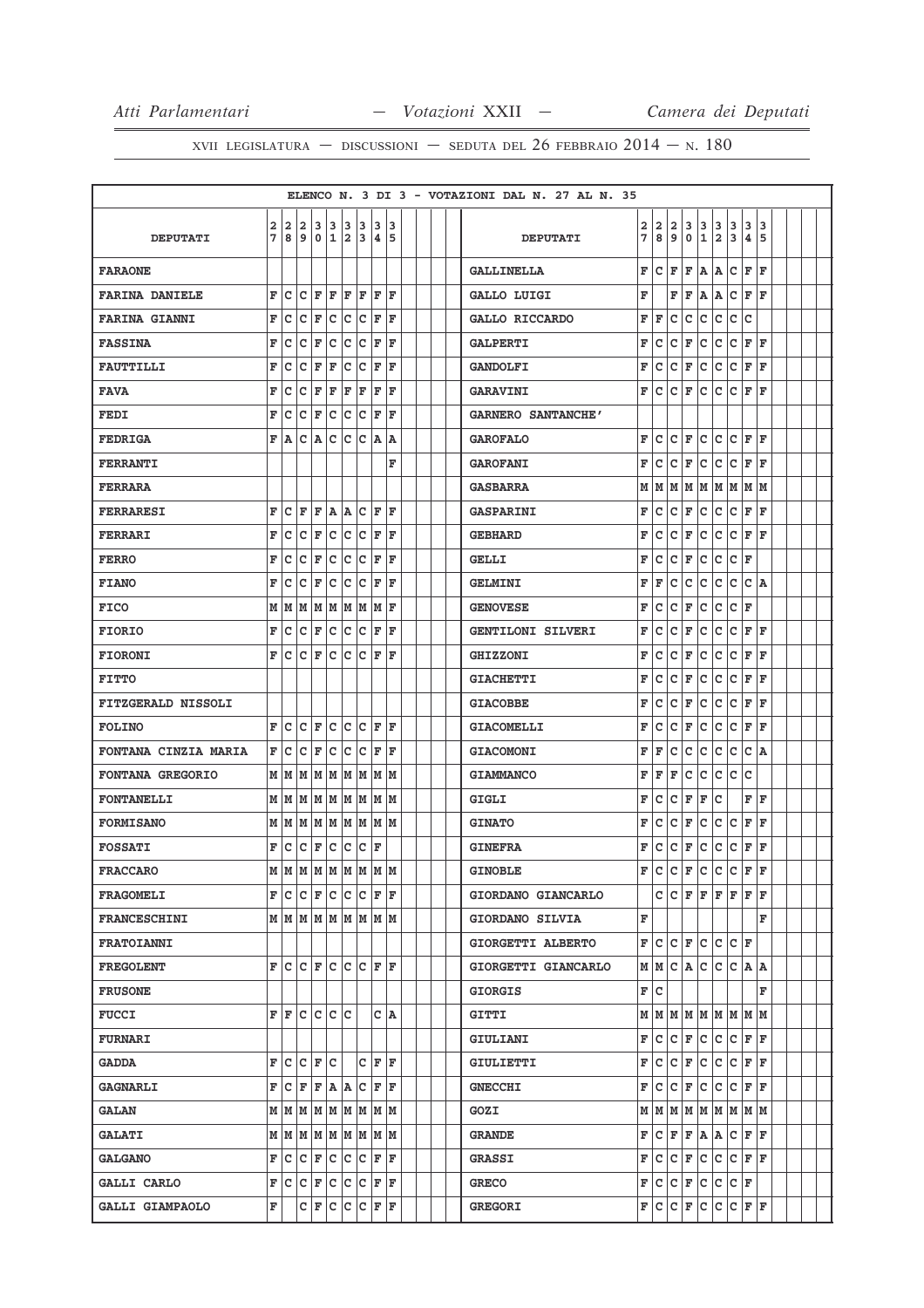|                         |             |     |                                               |     |              |             |   |              |      |  |  | ELENCO N. 3 DI 3 - VOTAZIONI DAL N. 27 AL N. 35 |   |     |                         |         |                                                       |              |                                     |         |      |  |  |
|-------------------------|-------------|-----|-----------------------------------------------|-----|--------------|-------------|---|--------------|------|--|--|-------------------------------------------------|---|-----|-------------------------|---------|-------------------------------------------------------|--------------|-------------------------------------|---------|------|--|--|
|                         | $\mathbf 2$ |     | 2 2                                           |     | 3 3 3 3      |             |   | <sub>3</sub> | 3    |  |  |                                                 | 2 | 2   | $\overline{\mathbf{2}}$ | 3       |                                                       |              | 3                                   | 3       | 3    |  |  |
| <b>DEPUTATI</b>         | 7           | 8   | و                                             | ۱o  | 1            | 2           | 3 | 4 5          |      |  |  | <b>DEPUTATI</b>                                 | 7 | 8l  | و ا                     | ۱o      | $\begin{array}{ c c }\n 3 & 3 \\ 1 & 2\n \end{array}$ |              | 3                                   | 4       | 5    |  |  |
| <b>GRIBAUDO</b>         |             |     |                                               |     |              |             |   |              |      |  |  | LO MONTE                                        |   |     |                         |         |                                                       |              |                                     |         |      |  |  |
| <b>GRILLO</b>           |             |     |                                               |     |              |             |   |              |      |  |  | <b>LONGO</b>                                    |   |     |                         |         |                                                       |              |                                     |         |      |  |  |
| GRIMOLDI                | F           | A   | c                                             | A   | c            | c c         |   | A            | A    |  |  | <b>LOREFICE</b>                                 | F | c   | F                       | F       | A                                                     | Α            | c                                   | F       | l F  |  |  |
| <b>GUERINI GIUSEPPE</b> | F           | c   | lc.                                           | F   | c            | c           | c | F            | ١F   |  |  | <b>LORENZIN</b>                                 | M |     |                         |         |                                                       |              | M   M   M   M   M   M   M           |         |      |  |  |
| <b>GUERINI LORENZO</b>  |             |     |                                               |     |              |             |   |              |      |  |  | <b>LOSACCO</b>                                  | F | c   | c                       | F       | c                                                     | c            | c                                   | F       | ΙF   |  |  |
| <b>GUERRA</b>           | М           | lм  | lм                                            | MM  |              | M M         |   | MM           |      |  |  | <b>LOTTI</b>                                    |   |     |                         |         |                                                       |              |                                     |         |      |  |  |
| <b>GUIDESI</b>          | F           | A   | C                                             | A   | c            | c           | c | A A          |      |  |  | LUPI                                            | М |     |                         |         |                                                       |              | м м м м м м м м                     |         |      |  |  |
| <b>GULLO</b>            | F           | C   | C                                             | F   | C            | c           | c | F            |      |  |  | LUPO                                            | F | lc. | F                       | F       | $ {\bf A} $ ${\bf A}$                                 |              | lc.                                 | F       | ١F   |  |  |
| <b>GUTGELD</b>          | F           | c   | C                                             | F   | $\mathtt{C}$ | c           | c | F            | l F  |  |  | <b>MADIA</b>                                    | М | M   |                         |         |                                                       |              | M  M  M  M  M  M  M                 |         |      |  |  |
| <b>IACONO</b>           | F           | c   | C                                             | F   | C            | c           | C | F            | F    |  |  | <b>MAESTRI</b>                                  | F | c   | lc.                     | F       | lc.                                                   | c            | lc.                                 | F       | l F  |  |  |
| IANNUZZI CRISTIAN       | F           | C   | F                                             | F   | A            | A           | c | F            | F    |  |  | <b>MAGORNO</b>                                  | F | c   | Iс                      | F       | lc.                                                   | lc.          | lc.                                 | F       | ΙF   |  |  |
| IANNUZZI TINO           | F           | c   | c                                             | F   | c            | c           | C | F            | F    |  |  | <b>MAIETTA</b>                                  |   |     |                         |         |                                                       |              |                                     |         | F    |  |  |
| <b>IMPEGNO</b>          | F           | C   | C                                             | F   | c            | c           | c | F            | F    |  |  | <b>MALISANI</b>                                 | F | c   | c                       | F       | c                                                     | c            | c                                   | F       | l F  |  |  |
| <b>INCERTI</b>          | F           | c   | C                                             | F   | C            | c           | C | F            | F    |  |  | <b>MALPEZZI</b>                                 | F | c   | c                       | F       | c                                                     | $\mathtt{C}$ | c                                   | F       | l F  |  |  |
| <b>INVERNIZZI</b>       | A           | ١A  | c                                             | A   | c            | lc.         | C |              | A    |  |  | MANCIULLI                                       | F | c   | c                       | F       | lc.                                                   | c            | lc.                                 | F       | lF.  |  |  |
| IORI                    | F           | c   | c                                             | F   | c            | c           | c | F            | ΙF   |  |  | <b>MANFREDI</b>                                 | F | c   | c                       | F       | c                                                     | c            | c                                   | F       | l F  |  |  |
| <b>KRONBICHLER</b>      |             |     |                                               |     |              |             |   |              |      |  |  | <b>MANNINO</b>                                  | М | M   | M                       |         |                                                       |              | MMMMMMM                             |         |      |  |  |
| <b>KYENGE</b>           | F           | c   | ∣c                                            | F   | c            | c c         |   | F            | F    |  |  | <b>MANTERO</b>                                  | F | c   | F                       | F       | A A                                                   |              | lc.                                 | F       | F    |  |  |
| L'ABBATE                | F           | C   | F                                             | F   | A            | A           | c | F            | F    |  |  | <b>MANZI</b>                                    | F | c   | c                       | F       | c                                                     | lc.          | lc.                                 | F       | l F  |  |  |
| LABRIOLA                | F           | c   | F                                             | F   | A            | A           | c | F            | F    |  |  | <b>MARANTELLI</b>                               |   |     |                         |         |                                                       |              |                                     |         |      |  |  |
| <b>LACQUANITI</b>       | F           | c   | F                                             | F   | F            | c           | F | F            | F    |  |  | <b>MARAZZITI</b>                                |   |     |                         |         |                                                       |              | $M$ $M$ $M$ $M$ $M$ $M$ $M$ $M$ $M$ |         |      |  |  |
| <b>LAFFRANCO</b>        | F           | F   | c                                             | lc. | c            | c           | c | c            |      |  |  | <b>MARCHETTI</b>                                |   |     |                         |         |                                                       |              |                                     |         |      |  |  |
| <b>LAFORGIA</b>         | F           | c   | c                                             | F   | c            | c           | c | F            | l F  |  |  | <b>MARCHI</b>                                   | F | lc. | c                       | F       | lc.                                                   | c            | lc.                                 | F       | lF.  |  |  |
| <b>LAINATI</b>          | F           | F   | c                                             | c   | c            | c           | c | C            | ۱A.  |  |  | <b>MARCOLIN</b>                                 | F | A   | c                       | A       | c                                                     | lc.          | lc.                                 | A A     |      |  |  |
| LA MARCA                | F           | c   | C                                             | F   | c            | c           | c | F            | F    |  |  | <b>MARCON</b>                                   | F | lc. | c                       | F       | F                                                     | F            | F                                   | F       | F    |  |  |
| LA RUSSA                | M           | İм  | M                                             | M   | MM           |             | M | M            | lм   |  |  | <b>MARGUERETTAZ</b>                             | F | c   | c                       | F       | c                                                     | c            | c                                   | F       | l F  |  |  |
| <b>LATRONICO</b>        |             | C F | c c c                                         |     |              | $ c c c $ a |   |              |      |  |  | <b>MARIANI</b>                                  | F | lc. |                         | $ C $ F | lc.                                                   | lc.          | $ C $ F                             |         | ١F   |  |  |
| <b>LATTUCA</b>          |             | F C |                                               |     | c            | c           | c | F F          |      |  |  | <b>MARIANO</b>                                  | F | c   | $ C $ F                 |         |                                                       |              | C C C F F                           |         |      |  |  |
| <b>LAURICELLA</b>       |             |     | MMMMM                                         |     |              | lм          | M |              | M  M |  |  | <b>MAROTTA</b>                                  | F | lF. | lc.                     | lc.     | Iс                                                    | c            | lc.                                 |         | C  A |  |  |
| <b>LAVAGNO</b>          | F           |     | $C$ $F$ $F$                                   |     |              | F F         |   | F F          |      |  |  | <b>MARROCU</b>                                  |   |     |                         |         |                                                       |              |                                     |         |      |  |  |
| <b>LEGNINI</b>          |             |     |                                               |     |              |             |   |              |      |  |  | <b>MARRONI</b>                                  | F | Iс  | lc.                     | F       | lc.                                                   | c            | C F                                 |         | lF.  |  |  |
| LENZI                   | F           |     | C C F C C C F F                               |     |              |             |   |              |      |  |  | <b>MARTELLA</b>                                 | F | lc. | c                       | F       | c c                                                   |              | c                                   | F F     |      |  |  |
| <b>LEONE</b>            |             |     | MMMMMMM                                       |     |              |             |   | M M          |      |  |  | <b>MARTELLI</b>                                 | F | c   | c                       | F       | c                                                     | c            | c                                   | F       | lF.  |  |  |
| <b>LETTA</b>            |             |     |                                               |     |              |             |   |              |      |  |  | <b>MARTI</b>                                    | F | ١F  | lc.                     | lc.     | lc.                                                   | lc.          | lc.                                 | $ c $ A |      |  |  |
| <b>LEVA</b>             | F           |     |                                               |     |              |             |   |              |      |  |  | <b>MARTINELLI</b>                               |   |     |                         |         |                                                       |              |                                     |         |      |  |  |
| LIBRANDI                |             |     |                                               |     |              |             |   |              |      |  |  | <b>MARTINO ANTONIO</b>                          | F | c   | c                       | c       | lc.                                                   | lc.          | lc lc                               |         |      |  |  |
| LIUZZI                  | F           |     | C F F A A C F F                               |     |              |             |   |              |      |  |  | MARTINO PIERDOMENICO                            | F | lc. | $ {\bf C} $ F           |         |                                                       |              | $ c c c _F _F$                      |         |      |  |  |
| <b>LOCATELLI</b>        | F           | c   | c                                             | F   | c            | c           | c | F            | F    |  |  | <b>MARZANA</b>                                  | F | Iс  | F                       | F       | A                                                     | Α            | с                                   | F       | F    |  |  |
| LODOLINI                | F           |     | C C F C                                       |     |              | c c         |   | F            | F    |  |  | <b>MARZANO</b>                                  | F | lc. | ∣c                      | F       | c                                                     | c            | c                                   | F       | lF.  |  |  |
| <b>LOMBARDI</b>         |             |     | $M$   $M$   $M$   $M$   $M$   $M$   $M$   $M$ |     |              |             |   |              |      |  |  | <b>MATARRELLI</b>                               | F | c   | c                       | F F     |                                                       | F            | F                                   | F       | F    |  |  |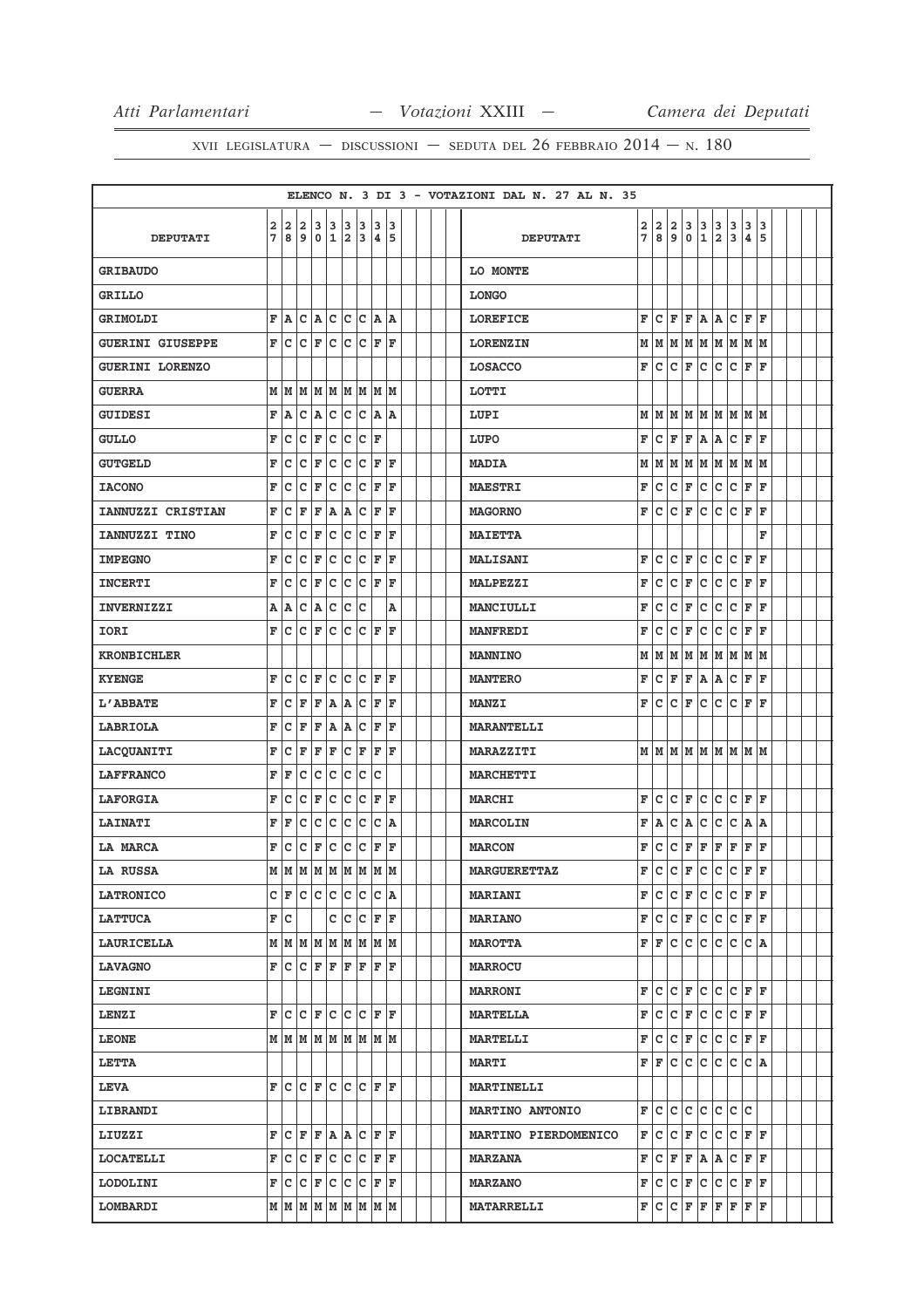|                       |        |                                   |             |                             |             |                              |           |              |        |  |  | ELENCO N. 3 DI 3 - VOTAZIONI DAL N. 27 AL N. 35 |        |        |        |         |                  |                              |        |                |                    |  |  |
|-----------------------|--------|-----------------------------------|-------------|-----------------------------|-------------|------------------------------|-----------|--------------|--------|--|--|-------------------------------------------------|--------|--------|--------|---------|------------------|------------------------------|--------|----------------|--------------------|--|--|
| <b>DEPUTATI</b>       | 2<br>7 | $\mathbf{2}$<br>8                 | 2<br>9      | з<br>0                      | 3<br>1      | 3<br>$\overline{\mathbf{2}}$ | 3<br>3    | 3<br>4       | 3<br>5 |  |  | <b>DEPUTATI</b>                                 | 2<br>7 | 2<br>8 | 2<br>9 | 3<br>0  | з<br>$\mathbf 1$ | 3<br>$\overline{\mathbf{2}}$ | 3<br>3 | 3<br>$\pmb{4}$ | 3<br>5             |  |  |
| <b>MATARRESE</b>      | F      | F                                 | с           | F                           | $\mathbf C$ | с                            | c         | F            | ١A     |  |  | <b>NARDUOLO</b>                                 | F      | lc.    | c      | F       | c                | c                            | c      | ΙF             | ΙF                 |  |  |
| MATTIELLO             | F      | c                                 | c           | с                           | c           | c                            | c         | F            | F      |  |  | <b>NASTRI</b>                                   |        |        |        |         |                  |                              |        |                |                    |  |  |
| <b>MAURI</b>          | F      | c                                 | c           | F                           | c           | C                            | C         | F            | F      |  |  | <b>NESCI</b>                                    | F      | c      | F      | ΙF      | Α                | A                            | c      | l F            | F                  |  |  |
| MAZZIOTTI DI CELSO    | F      | с                                 | с           |                             | с           | с                            | с         | F            | F      |  |  | <b>NESI</b>                                     | F      | c      | c      | F       | c                | c                            | c      | F              | ΙF                 |  |  |
| <b>MAZZOLI</b>        | F      | с                                 | с           | F                           | с           | с                            | C         | F            | F      |  |  | <b>NICCHI</b>                                   | F      | с      | с      | F       | F                | F                            | F      | F              |                    |  |  |
| MELILLA               | F      | с                                 | с           | ŀF                          | F           | F                            | F         | F            | F      |  |  | <b>NICOLETTI</b>                                | F      | c      | c      | F       | c                | c                            | c      | F              | ΙF                 |  |  |
| MELILLI               | F      | c                                 | с           |                             | c           | c                            | с         | F            | F      |  |  | <b>NUTI</b>                                     |        |        |        |         |                  |                              |        |                |                    |  |  |
| <b>MELONI GIORGIA</b> |        |                                   |             |                             |             |                              |           |              |        |  |  | OLIARO                                          | F      | c      | c      | F       | c                | c                            | lc.    | ΙF             | ΙF                 |  |  |
| <b>MELONI MARCO</b>   | F      | c                                 | C           | F                           | c           | c                            | C         | F            | ΙF     |  |  | <b>OLIVERIO</b>                                 |        |        |        |         |                  |                              |        |                |                    |  |  |
| <b>MERLO</b>          |        | MN                                | M           |                             | MM          | M                            | M         | M            | M      |  |  | ORFINI                                          | F      | Iс     | c      | ΙF      | c                | c                            | c      | l F            | F                  |  |  |
| <b>META</b>           |        | $M$   $M$   $M$   $M$   $M$   $M$ |             |                             |             |                              |           |              | M  M   |  |  | <b>ORLANDO</b>                                  | F      | c      | Iс     | F       | c                | c                            | c      | ΙF             | ΙF                 |  |  |
| MICCOLI               | F      | c                                 |             | F                           | с           | с                            | с         | F            | ΙF     |  |  | <b>OTTOBRE</b>                                  |        |        |        |         |                  |                              |        |                |                    |  |  |
| <b>MICILLO</b>        | F      | с                                 | F           | F                           | A           | Α                            | с         | F            | ΙF     |  |  | <b>PAGANI</b>                                   | F      | c      | с      | ΙF      | c                | c                            | c      | ΙF             | ΙF                 |  |  |
| <b>MIGLIORE</b>       | М      | М                                 | М           | M                           | М           | M                            | M         | M            | M      |  |  | <b>PAGANO</b>                                   | c      | с      | c      |         | с                | c                            | C      | F              | ΙF                 |  |  |
| <b>MILANATO</b>       | F      | F                                 | c           | с                           | c           | с                            | c         | C            | c      |  |  | <b>PAGLIA</b>                                   |        |        |        |         |                  |                              |        |                |                    |  |  |
| <b>MINARDO</b>        | c      | F                                 | F           | F                           | c           | с                            | c         | c            | F      |  |  | <b>PALAZZOTTO</b>                               | F      | c      | c      | ΙF      | F                | ΙF                           | F      | F              | ΙF                 |  |  |
| <b>MIOTTO</b>         | F      | с                                 | с           | F                           | c           | c                            | с         | F            | F      |  |  | <b>PALESE</b>                                   | F      | F      | с      | c       | с                | c                            | c      | c              | ١A                 |  |  |
| <b>MISIANI</b>        | F      | с                                 | с           | F                           | с           | c                            | c         | F            | ΙF     |  |  | <b>PALMA</b>                                    |        | с      | с      | F       | c                | c                            | c      | F              | ΙF                 |  |  |
| <b>MISURACA</b>       |        |                                   |             |                             |             |                              |           |              |        |  |  | PALMIERI                                        | F      | F      | c      | c       | с                | c                            | c      | c              |                    |  |  |
| <b>MOGHERINI</b>      |        | M   M   M   M   M   M   M         |             |                             |             |                              |           |              | M M    |  |  | <b>PALMIZIO</b>                                 |        | F      | с      | с       | с                | с                            | c      | c              | A                  |  |  |
| <b>MOGNATO</b>        | F      | с                                 | с           | F                           | с           | с                            | с         | F            | F      |  |  | PANNARALE                                       | F      | с      | с      | F       | F                | F                            | F      | F              | F                  |  |  |
| MOLEA                 | F      | с                                 | с           | F                           | c           | c                            | c         | F            | F      |  |  | <b>PAOLUCCI</b>                                 | F      | c      | с      | F       | с                | c                            | C      | F              | l F                |  |  |
| <b>MOLTENI</b>        | F      | Α                                 | c           | Α                           | c           | C                            | C         | A            | A      |  |  | <b>PARENTELA</b>                                | F      | c      | F      | F       | Α                | A                            | C      |                | F                  |  |  |
| <b>MONACO</b>         | F      | с                                 | с           | F                           | с           | с                            | с         | F            | ΙF     |  |  | <b>PARIS</b>                                    | F      | F      | с      |         | с                |                              | c      | F              | ΙF                 |  |  |
| MONCHIERO             | F      | с                                 | $\mathbf C$ | F                           | $\mathbf C$ | c                            | c         | F            | F      |  |  | PARISI                                          | F      | F      | с      | c       | с                | C                            | c      | c              | A                  |  |  |
| MONGIELLO             | F      | c                                 | c           | F                           | c           | c                            | c         | F            | ΙF     |  |  | PARRINI                                         | F      | c      | lc.    | F       | lc.              | c                            | lc.    | F              | ΙF                 |  |  |
| <b>MONTRONI</b>       | F      | с                                 |             | C F                         | с           | с                            | с         | F            | ΙF     |  |  | <b>PASTORELLI</b>                               | F      | c      | с      | F       | c                | c                            | c      | F              | ΙF                 |  |  |
| <b>MORANI</b>         | F      | c                                 | c           | F                           | c           | c                            | c         | F            | ١F     |  |  | <b>PASTORINO</b>                                | F      | c      | c      | F       | c                | c                            | c      | ΙF             | lF.                |  |  |
| <b>MORASSUT</b>       | F      | c                                 | c           | $\mathbf{F}$                | $\mathbf C$ | c                            | c         | F            |        |  |  | <b>PATRIARCA</b>                                | F      | c      | c      | F       |                  | C                            | c      | c              | l F                |  |  |
| MORETTI               | F      | с                                 |             | C F                         | c           | c                            |           | C F F        |        |  |  | PELILLO                                         | F      | c      | c      | F       | c                | $\mathsf{C}$                 | c      | F              | F                  |  |  |
| <b>MORETTO</b>        | F      | с                                 |             | C F                         | c           | c                            | c         | F            | ΙF     |  |  | <b>PELLEGRINO</b>                               | F      | Iс     | Iс     | F       | F                | F                            | F      | F              | ١F                 |  |  |
| <b>MOSCA</b>          |        |                                   |             |                             |             |                              |           |              |        |  |  | <b>PELUFFO</b>                                  | F      | lc.    | c      | F       | c                | c                            | c      | l F            | lF.                |  |  |
| <b>MOSCATT</b>        | F      | с                                 |             | C F                         |             |                              | C C C F F |              |        |  |  | PES                                             | F      | c      | c      | F       | c                | c                            | lc     |                | F                  |  |  |
| MOTTOLA               |        | $\mathbf{F}$ $\mathbf{F}$         | с           | C                           |             |                              | c c c     |              | C A    |  |  | <b>PESCO</b>                                    | F      | lc.    | F      | F       | A                | A                            |        | C F            | lF.                |  |  |
| <b>MUCCI</b>          | F      | с                                 |             | F F                         | A A         |                              |           | C F          |        |  |  | PETITTI                                         | F      | c      | lc.    | F       | C                | $\mathtt{C}$                 | C      | F              | l F                |  |  |
| <b>MURA</b>           |        |                                   |             |                             |             |                              |           |              |        |  |  | PETRAROLI                                       | F      | Iс     | F      | F       | Α                | A                            | c      | F              | ΙF                 |  |  |
| <b>MURER</b>          | F.     | c                                 |             | $C$ $F$ $C$ $C$ $C$ $F$ $F$ |             |                              |           |              |        |  |  | <b>PETRENGA</b>                                 | F      | F      | c      | c       | c                | c                            | c      |                | $ C $ $\mathbf{A}$ |  |  |
| <b>NACCARATO</b>      | F      | c                                 | c           | F                           | c           | c                            | c         | F            | ΙF     |  |  | PETRINI                                         | F      | Iс     | Iс     | F       | c                | c                            | c      | F              | ١F                 |  |  |
| <b>NARDELLA</b>       |        |                                   |             |                             |             |                              |           |              |        |  |  | <b>PIAZZONI</b>                                 | F      | ∣c     |        | $ C $ F | F                | F                            | F      | ΙF             |                    |  |  |
| <b>NARDI</b>          | F.     |                                   | C C F F F F |                             |             |                              |           | $\mathbf{F}$ | F      |  |  | PICCHI                                          | F      | F      | c      | c       | c                | c                            | c      | c              |                    |  |  |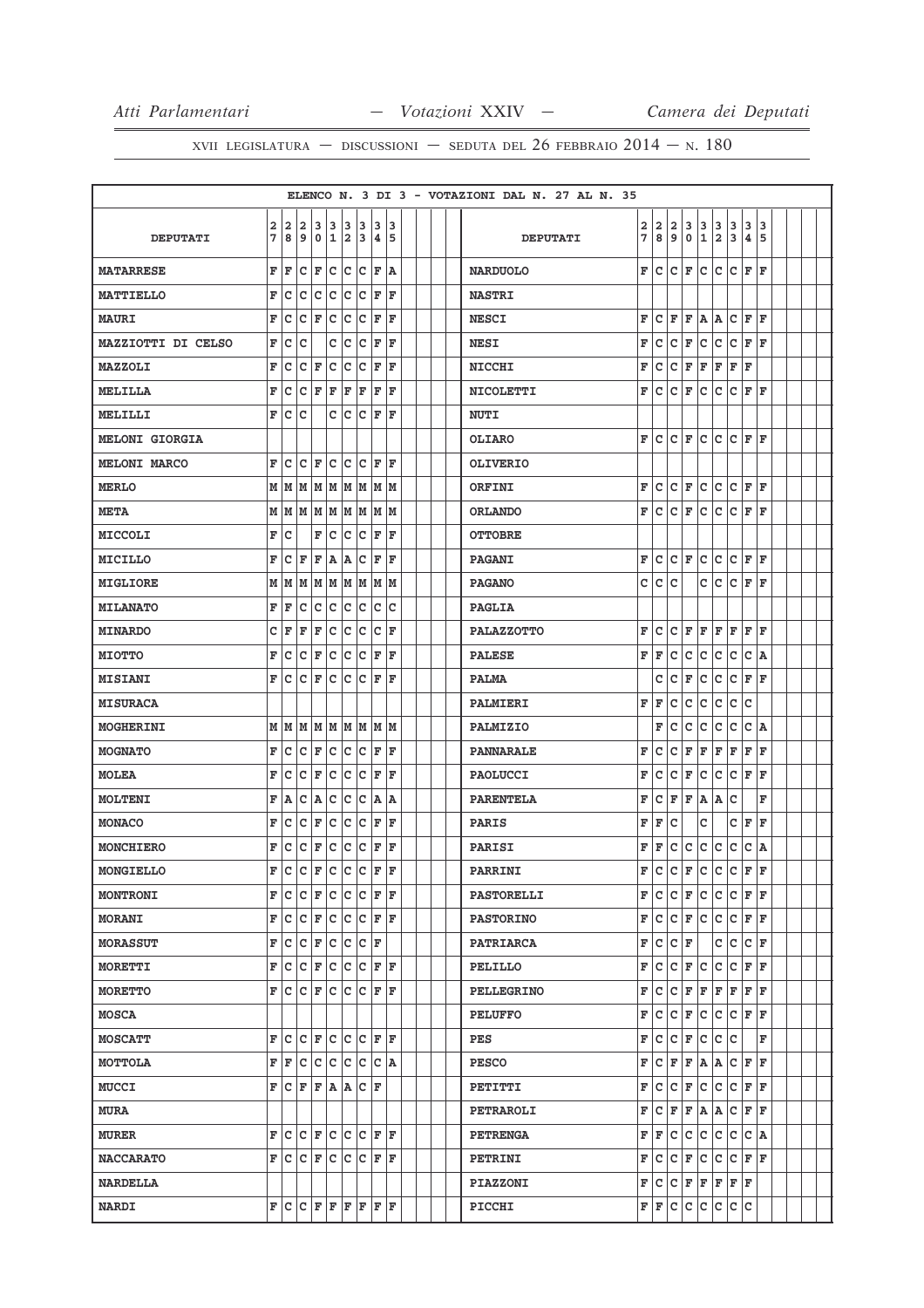|                             |              |     |     |                                     |              |     |                                                              |              |     |  |  | ELENCO N. 3 DI 3 - VOTAZIONI DAL N. 27 AL N. 35 |   |                                               |                |             |             |             |     |                    |     |  |  |
|-----------------------------|--------------|-----|-----|-------------------------------------|--------------|-----|--------------------------------------------------------------|--------------|-----|--|--|-------------------------------------------------|---|-----------------------------------------------|----------------|-------------|-------------|-------------|-----|--------------------|-----|--|--|
|                             | $\mathbf{2}$ | 2   | 12  |                                     | 3 3          | 13  | 3                                                            | 13           | 13  |  |  |                                                 | 2 | 2                                             | $\overline{2}$ | 3           | 3           | 3           | 3   | 3                  | 3   |  |  |
| <b>DEPUTATI</b>             | 7            | 8   | و   | l 0                                 | $\mathbf{1}$ | 2   | 3                                                            | 4 5          |     |  |  | <b>DEPUTATI</b>                                 | 7 | 8                                             | 9              | $\mathbf 0$ | 1           | 2           | 3   | 4                  | 5   |  |  |
| <b>PICCIONE</b>             | F            | c   | c   | F                                   | c            | c   | c                                                            | F            | ΙF  |  |  | <b>RICCIATTI</b>                                |   | M   M   M   M   M   M   M   M                 |                |             |             |             |     |                    |     |  |  |
| PICCOLI NARDELLI            | F            | c   | c   | F                                   | c            | c   | c                                                            | F            | ΙF  |  |  | <b>RICHETTI</b>                                 | F | c                                             | Iс             | F           | lc.         | c           | lc. | F                  | ١F  |  |  |
| PICCOLO GIORGIO             | F            | c   | C   | F                                   | c            | c   | c                                                            | F            | ΙF  |  |  | <b>RIGONI</b>                                   | М | M                                             | lМ             | M           | M           | M           | lм  | M M                |     |  |  |
| PICCOLO SALVATORE           | F            | с   | c   | F                                   | c            | c   | c                                                            | F            | ١F  |  |  | <b>RIZZETTO</b>                                 | F | lc.                                           | F              | F           | A           | Α           | lc. | ΙF                 |     |  |  |
| <b>PICCONE</b>              |              |     |     |                                     |              |     |                                                              |              |     |  |  | <b>RIZZO</b>                                    |   |                                               |                |             |             |             |     |                    |     |  |  |
| <b>PICIERNO</b>             |              |     |     |                                     |              |     |                                                              |              |     |  |  | <b>ROCCELLA</b>                                 | F | l F                                           | c              | F           | lc.         | c           | lc. | F                  | l F |  |  |
| PIEPOLI                     | F            | c   | c   | F                                   | c            | c   | c                                                            | ΙF           |     |  |  | <b>ROCCHI</b>                                   | F | lc.                                           | lc.            | F           | lc.         | c           | lc. | F                  | lF. |  |  |
| PILI                        | Α            | A   | c   | A                                   | A            | A   | A                                                            |              | F   |  |  | ROMANO ANDREA                                   |   | M   M   M   M   M   M   M   M                 |                |             |             |             |     |                    |     |  |  |
| PILOZZI                     | F            | c   | c   | F                                   | $\mathbf F$  | F   | F                                                            | ΙF           | ΙF  |  |  | ROMANO FRANCESCO SAVE.                          |   |                                               |                |             |             |             |     |                    |     |  |  |
| PINI GIANLUCA               | М            | lм  | M   | M                                   | M            | M   | M                                                            | M            | M   |  |  | ROMANO PAOLO NICOLO'                            | F | lc.                                           | ΙF             | F           | A           | Α           | c   | F                  | F   |  |  |
| PINI GIUDITTA               | F            | c   | с   | F                                   | c            | c   | c                                                            | F            | F   |  |  | <b>ROMELE</b>                                   |   |                                               |                |             |             |             |     |                    |     |  |  |
| <b>PINNA</b>                | F            | с   | F   | F                                   | A            | Α   | c                                                            | F            | ΙF  |  |  | <b>RONDINI</b>                                  | F | lA.                                           | c              | lA.         | c           | c           | c   | ١A.                | lA. |  |  |
| <b>PIRAS</b>                | F            | c   | c   | F                                   | F            | F   | F                                                            | F            | ΙF  |  |  | <b>ROSATO</b>                                   | F | c                                             | c              | F           | c           | c           | c   | F                  | l F |  |  |
| <b>PISANO</b>               | F            | с   | C   | F                                   | Α            | A   | c                                                            | F            |     |  |  | <b>ROSSI</b>                                    | F | c                                             | c              | F           | c           | c           | lc. | F                  | ΙF  |  |  |
| PISICCHIO                   | М            | lм  |     | MMMMM                               |              |     |                                                              | M M          |     |  |  | <b>ROSSOMANDO</b>                               | F | c                                             | c              | F           | c           | c           | lc. | F                  | ١F  |  |  |
| <b>PISO</b>                 | F            | c   | c   | F                                   | c            | c   | c                                                            | ΙF           | ΙF  |  |  | <b>ROSTAN</b>                                   | F | c                                             | Iс             | F           | c           | c           | lc. | F                  |     |  |  |
| PISTELLI                    |              |     |     |                                     |              |     |                                                              |              |     |  |  | <b>ROSTELLATO</b>                               | F |                                               |                | F           | A           | Α           | c   | F                  | F   |  |  |
| <b>PIZZOLANTE</b>           | F            | c   | c   | F                                   | c            | с   | c                                                            | F            | ΙF  |  |  | <b>ROTONDI</b>                                  | F | F                                             | с              | c           | c           | c           | c   | lc.                |     |  |  |
| <b>PLACIDO</b>              | F            | c   | c   | F                                   | F            | F   | F                                                            | F            | ΙF  |  |  | <b>ROTTA</b>                                    | F | c                                             | c              | F           | c           | c           | lc. | F                  |     |  |  |
| <b>PLANGGER</b>             | c            | c   | c   | F                                   | c            | c   | c                                                            | F            | F   |  |  | <b>RUBINATO</b>                                 |   |                                               |                |             |             |             |     |                    |     |  |  |
| POLIDORI                    | F            | F   | c   | c                                   | c            | c   | c                                                            | C            |     |  |  | <b>RUGHETTI</b>                                 | F | c                                             | c              | F           | lc.         | c           | lc. | F                  | l F |  |  |
| <b>POLLASTRINI</b>          | F            | Ιc  | c   | F                                   | c            | c   | c                                                            | F            | ΙF  |  |  | <b>RUOCCO</b>                                   | F | c                                             | F              | F           | A           | Α           | lc. | F                  | ١F  |  |  |
| POLVERINI                   |              |     |     | c                                   | c            | c   | c                                                            | c            | A   |  |  | <b>RUSSO</b>                                    | F | F                                             | c              | c           | c           | c           | c   | Iс                 |     |  |  |
| <b>PORTA</b>                | F            | c   | с   | F                                   | c            | c   | c                                                            | F            | ΙF  |  |  | <b>SALTAMARTINI</b>                             | F | c                                             | c              | F           | c           | c           | lc. | F                  | l F |  |  |
| <b>PORTAS</b>               |              | МM  | M   | MM                                  |              | M   | M                                                            | M  M         |     |  |  | <b>SAMMARCO</b>                                 | F | c                                             | c              | F           | c           | c           | lc. | F                  |     |  |  |
| <b>PRATAVIERA</b>           | F            | l A | C   | $ {\bf A} $                         |              | c c | c                                                            | lA.          | ١A  |  |  | <b>SANGA</b>                                    | F | c                                             | c              | F           | c           | $\mathbf c$ | c   | F                  | l F |  |  |
| <b>PRESTIGIACOMO</b>        | F            | F   | lc. | c c                                 |              |     | $ c c c $ a                                                  |              |     |  |  | <b>SANI</b>                                     |   | $M$   $M$   $M$   $M$   $M$   $M$   $M$   $M$ |                |             |             |             |     |                    |     |  |  |
| <b>PREZIOSI</b>             | F            | lc. | c   | $\mathbf{F}$                        | c            |     | c c                                                          | F F          |     |  |  | SANNA FRANCESCO                                 | F | lc.                                           | $ c _F$        |             | c c         |             |     | C F F              |     |  |  |
| PRODANI                     | F            | с   | F   | F                                   | ۱A.          | A   | c                                                            | $\mathbf{F}$ | l F |  |  | SANNA GIOVANNA                                  | F | lc.                                           | lc.            | F           | lc.         | c           | lc. | F                  | lF. |  |  |
| <b>QUARANTA</b>             | F            |     |     | C C F F                             |              | F F |                                                              | F F          |     |  |  | <b>SANNICANDRO</b>                              | F | lc.                                           | $ {\bf C} $ F  |             | F           | F           | F   | F F                |     |  |  |
| <b>QUARTAPELLE PROCOPIO</b> | F            | Iс  | с   | F                                   | c            | c   | c                                                            | F            | ΙF  |  |  | <b>SANTELLI</b>                                 | F | F                                             | c              | c           | Iс          | lc.         | lc. | $ C $ $\mathbf{A}$ |     |  |  |
| <b>QUINTARELLI</b>          |              |     |     |                                     |              |     |                                                              |              |     |  |  | <b>SANTERINI</b>                                | F | Iс                                            | c              | F           | c           | c           | lc. | F                  | ΙF  |  |  |
| <b>RABINO</b>               | F            | lc. |     | $ C $ $\mathbf{F}$                  | lc.          |     | $ {\mathbf{C}}\, {\mathbf{C}}\, {\mathbf{F}}\, {\mathbf{F}}$ |              |     |  |  | <b>SARRO</b>                                    | F | F                                             | lc.            | c           | c           | c           | c   | lc.                | ۱A. |  |  |
| <b>RACITI</b>               |              |     |     |                                     |              |     |                                                              |              |     |  |  | <b>SARTI</b>                                    |   |                                               |                |             |             |             |     |                    | F   |  |  |
| <b>RAGOSTA</b>              |              |     |     |                                     |              |     |                                                              |              |     |  |  | <b>SAVINO ELVIRA</b>                            | F | lF.                                           | lc.            | Iс          | c c         |             | c c |                    |     |  |  |
| <b>RAMPELLI</b>             |              |     |     |                                     |              |     |                                                              |              |     |  |  | <b>SAVINO SANDRA</b>                            | F | l F                                           | c              | c           | c           | c           | lc. | с                  | lc. |  |  |
| <b>RAMPI</b>                | F            |     |     | C C F C C F F F                     |              |     |                                                              |              |     |  |  | <b>SBERNA</b>                                   | F | lc.                                           | $ {\bf C} $ F  |             |             |             |     | C C C F F          |     |  |  |
| <b>RAVETTO</b>              |              |     |     | $M$ $M$ $M$ $M$ $M$ $M$ $M$ $M$ $M$ |              |     |                                                              |              |     |  |  | <b>SBROLLINI</b>                                | F | c                                             | Iс             | F           | lc.         | c           | lc. | F                  | lF. |  |  |
| <b>REALACCI</b>             | F            |     |     | $ c c _F c c c$                     |              |     |                                                              | F F          |     |  |  | <b>SCAGLIUSI</b>                                | F | lc.                                           | F F            |             |             |             |     | A A C F F          |     |  |  |
| <b>RIBAUDO</b>              |              |     |     | F C C F C C                         |              |     | C F F                                                        |              |     |  |  | <b>SCALFAROTTO</b>                              | F | ∣c                                            | C F            |             | $ {\bf c} $ |             |     | C C F F            |     |  |  |